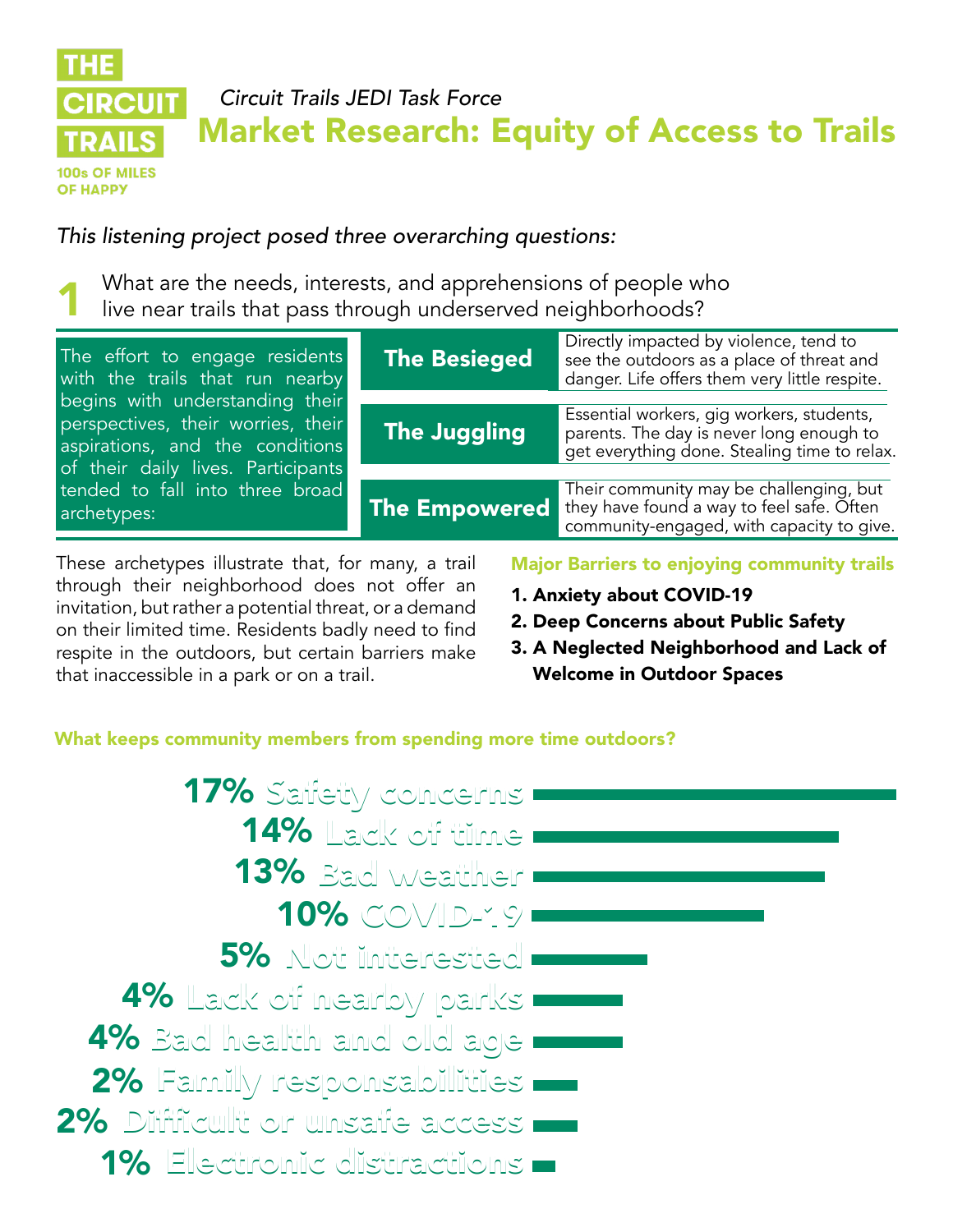**Fewer than two-thirds** of residents located in the study areas were aware that there is a trail close to where they live. The first job in many neighborhoods may be to raise awareness of the trails.

# Do you agree with the statement:

"When I am in the parks or on the trails around here, I see other people like me."



Some residents expressed **sadness** or **anger** that they no longer felt welcome in gentrifying areas.

The **Empowered** archetype rejected the idea that they were not welcome.

# Percentage People of Color

|             | <b>Trail Users</b><br>(intercepts) | <b>Study Area</b><br>(census data) |
|-------------|------------------------------------|------------------------------------|
| Camden      | 74%                                | 69%                                |
| Trenton     | 79%                                | 55%                                |
| Cobbs Creek | 54%                                | 84%                                |
| Norristown  | 16%                                | 47%                                |

## Focus Group in Trenton:

"The Delaware and Raritan Canal State Park Trail runs right next to US Route 1. Then, it looks like it's running close to the canal as well. Has anyone ever visited this area before?"

"I never knew this area existed. This is new for me."

"I may have driven past it, but never paid attention to it."

"I've heard of the Delaware River Trail, but I never did with this or anything."

# "No one knows a lot about it?"

"No, I don't. I'm not familiar with it."

"No."

# "Okay. How close are you from this area where this trail is?"

"I'm like, I would say, maybe about two miles, maybe three. I'm not far at all."

"I'd say probably 10 minutes."

"I'm from where the train station is. I think I'm almost around 20 minutes."

 $\frac{m}{2}$  it was kind of hurtful [when they took the park playground equipment away] because it's like, you got a community up there (Jeffersonville), and it seems they care about what's going on in their neighborhood. And we have people here that have the money, but don't act like they care. It's like, they could care less if our kids have anywhere to play and they could care less if we have anywhere that we can relax at. It's depressing." The the the

– Norristown Participant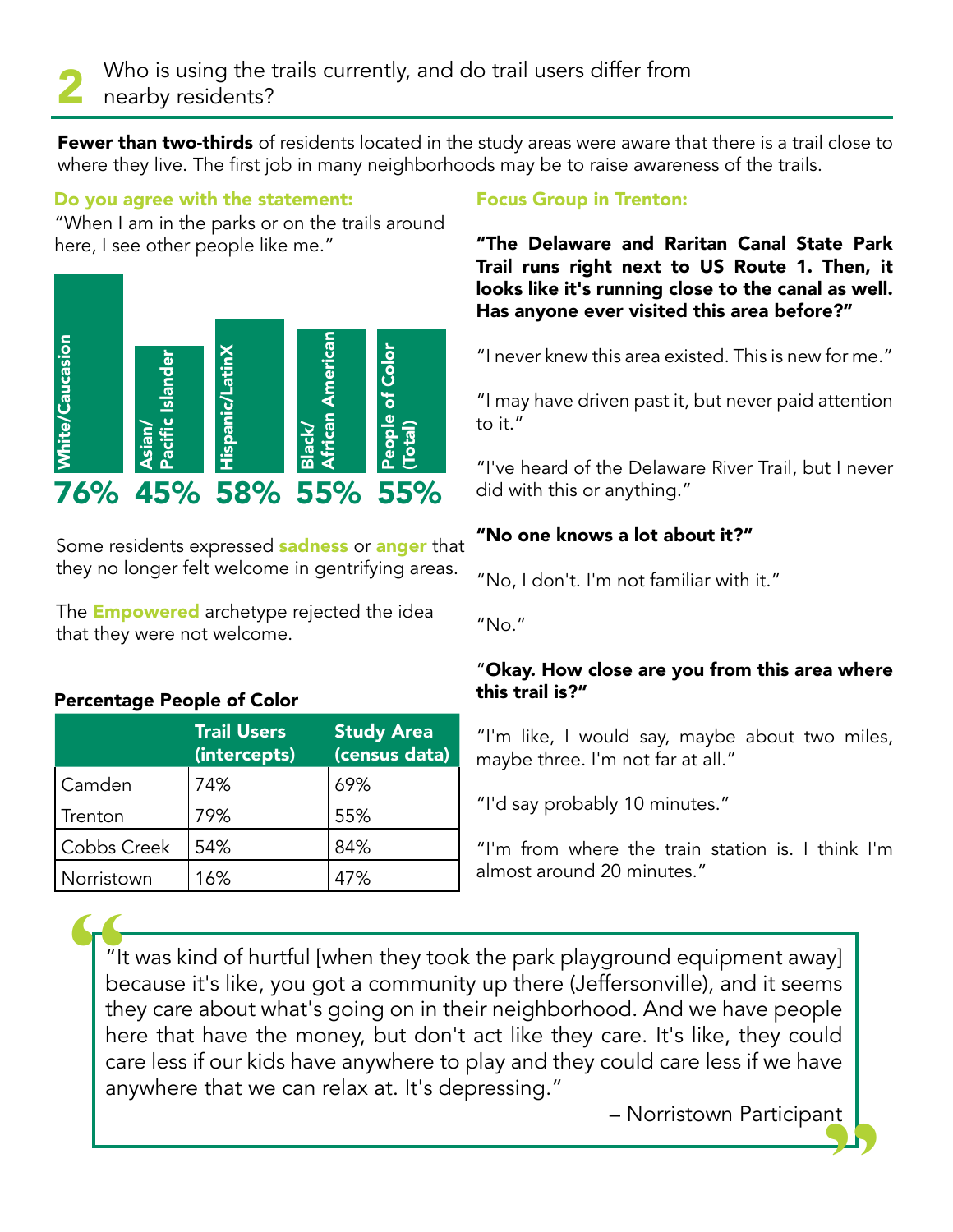Despite their profound concerns, residents *want* to be outdoors, but they often do not feel invited to use public spaces.

Describe being near water: "Rejuvenating" "Exhilarating" "Soothing" "Stimulating" "Relaxing" "Calming" "Centering" "Grounding" "Peaceful"

Like being in nature, being close to water brings a powerful sense of relaxation and renewal. But many people in these neighborhoods cannot picture water near them. This offers an opportunity for

exture.<br>
ways<br>
d not  $\begin{bmatrix}\n\ln a \\
\text{its } c \\
\text{affirn} \\
\text{let } \text{lift} \\
\text{you}\n\end{bmatrix}$ *In a city like Camden, which has its challenges, it is almost life*  affirming. And I really mean this. It lifts your spirit. It validates you when you see nature. -Camden Participant

trails to promote and leverage their proximity to water.

**One-quarter** of the people interviewed who live near trails along waterways could not picture the local river in their minds. The number who could not picture water near them surpassed 40% in some neighborhoods.

However, there was overwhelming agreement with the statement: "Being outdoors in parks or on trails makes me feel happier," indicating that there is a desire to connect with nature, but trail organizations must do more to increase awareness and create spaces that respond to needs of local communities.

#### How do underrepresented communities currently connect with the outdoors?

Given the great emotional benefits they described, many people in these neighborhoods are connecting with the outdoors, despite the barriers. Most people look to the trail for passive recreation like walking and relaxing in nature.

White trail users are almost twice as likely to bike compared to people of color, while there is almost no difference along racial or ethnic lines when it comes to jogging or running, picnicking or barbecuing, or taking children to run and play.

#### How do underrepresented communities want to use the trails?

Residents wand a trail that is a place to be, not necessarily to move from place to place. When asked what type of trail would attract them, most study participants focused on activities or

amenities like food trucks or music festivals or places to sit and enjoy the natural setting. While only 10% of trail users said they want to use the trail for transportation, 78% said exercise and 61% said recreation. People want neighborhood trails where the community can gather.



#### What do communities think about the Circuit Trails?

When shown a map of the Circuit Trails, participants were surprised that the network existed, and many were excited. Some liked the idea of trails connecting their neighborhood to parks and joining neighborhoods to each other. These residents found the concept of the Circuit to be unifying and hopeful. Many suggested adding the word "Network" in the branding of "Circuit Trails," to better describe what the Circuit offers.

For some, knowing that there is a large, connected network of trails aroused a desire to explore, but the majority just wanted to know that the Circuit Trails will give them an experience with fresh air and nature, close to where they live.

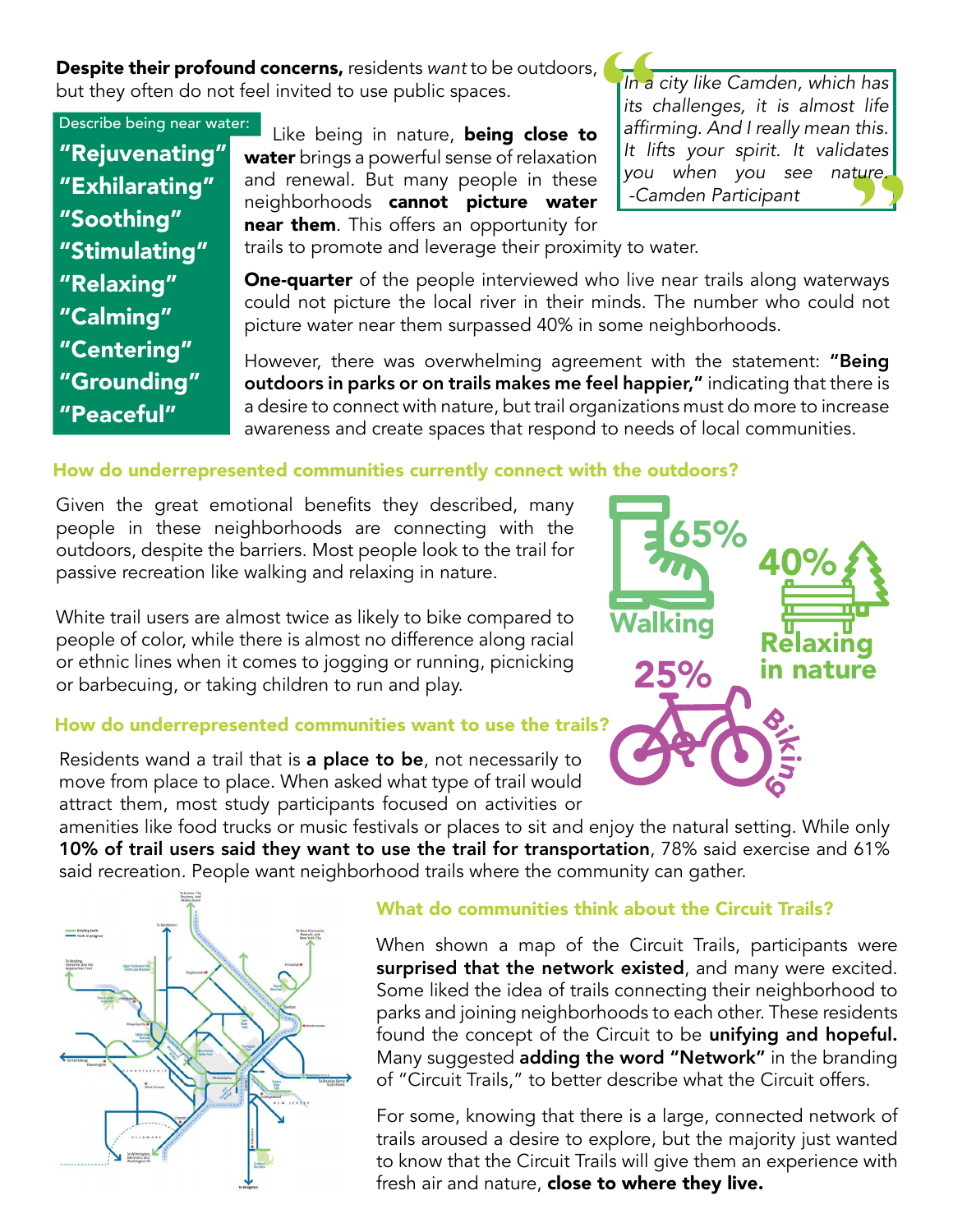## How often are people living near the trail in these communities using the trail?

Over half of nearby residents seldom or never access any trail, let alone the one that is closest to them. That number is 50% in Norristown, and reaches 57% on the Delaware County side of Cobbs Creek. This raised questions about trail connections, access, and welcome.

# This result is one of the most significant findings of this study.

A large number of people in these neighborhoods are not engaged with their local trail at all. In part, the disparity we see on at least some of the trails between the makeup of trail users and residents living near the trail is due to the fact that so many nearby residents are not engaged with the trail. Yet we know, from the discussion in every focus group, that people want to spend time outdoors if their most basic concerns about personal safety and COVID safety can be overcome.



By contrast, **once on the trail people make it a habit**. Among the trail users intercepted through the Trail Survey, about one-third said they are using the trail almost every day, and another 39% said they are using the trail, or one like it, at least once a week.

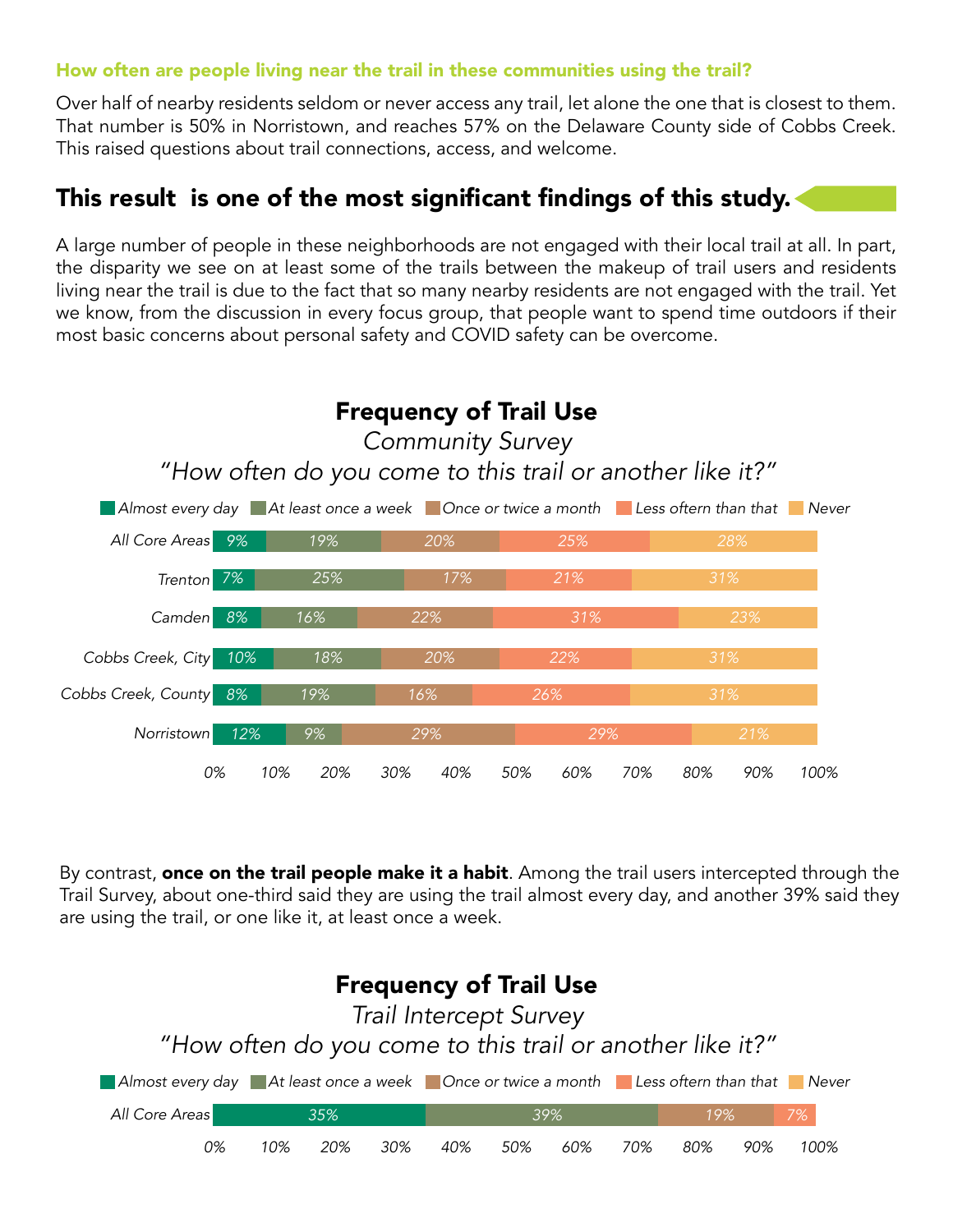How can nearby residents in these neighborhoods be engaged, motivated, and welcomed onto the trails? What can trail advocates and stakeholders do to encourage that?

| Open-ended Question on Community Survey<br>Top 8 Responses |                      |  |
|------------------------------------------------------------|----------------------|--|
| Perceived                                                  | <b>Friends to go</b> |  |
| safety                                                     | out with             |  |
| <b>More activities</b>                                     | <b>Better</b>        |  |
| and events                                                 | maintained trail     |  |
| <b>Better</b>                                              | <b>COVID's end/</b>  |  |
| Weather                                                    | <b>Mask wearing</b>  |  |
| <b>Gardens and</b>                                         | <b>Better access</b> |  |
| nature                                                     | and signage          |  |

What Would Get You Outdoors on a Trail?

The focus groups invited people to imagine the trail that would welcome and attract them.

What amenities would it have? What programs would it offer? What would it look and feel like?

Their recommendations fall into broad categories explained on the next page:

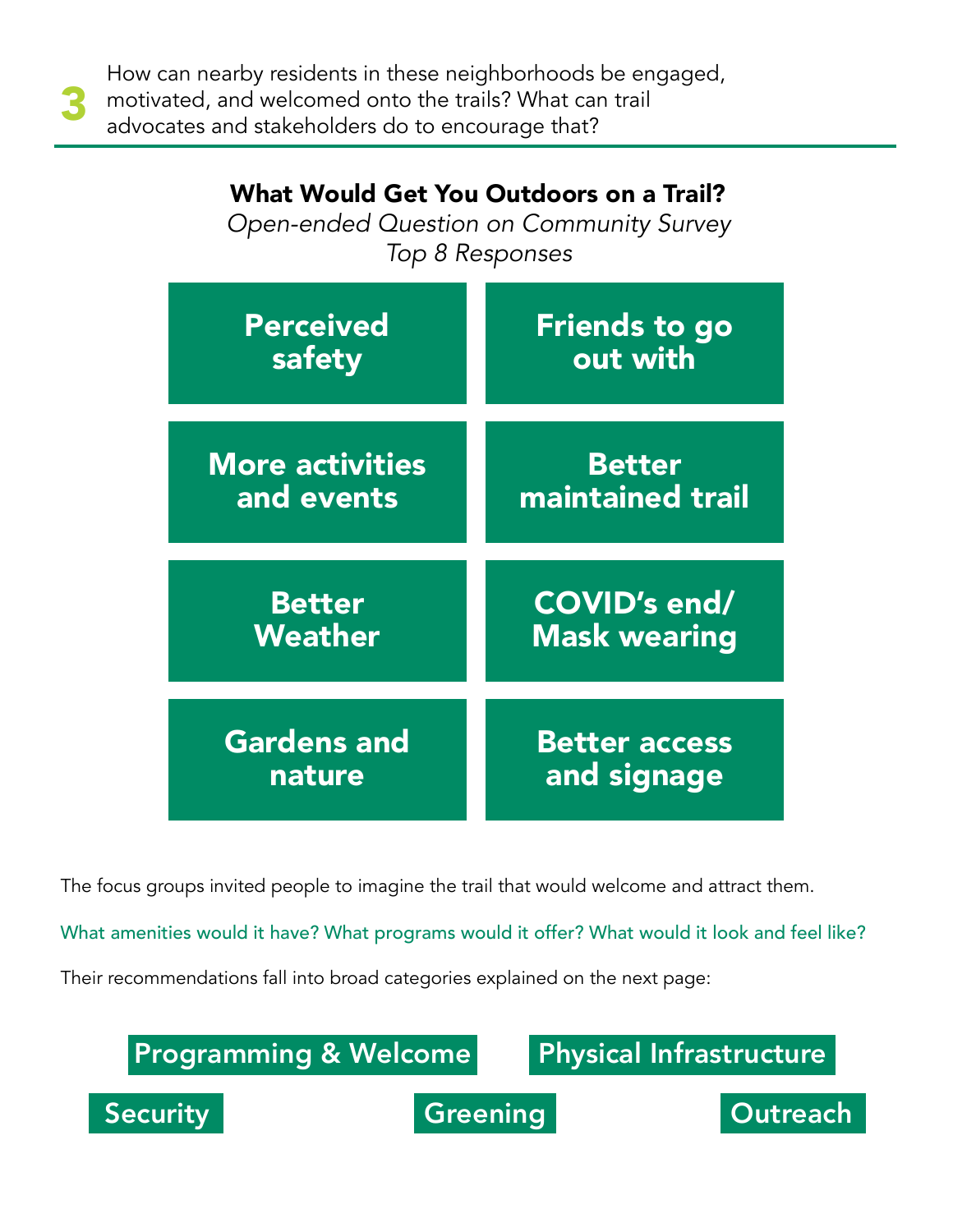#### 1. Invite everyone to have their fun on the trail

The best way to overcome a subtle lack of welcome is to offer compelling activities geared towards the tastes of the audience. Live music, festivals, family-oriented activities, pop-up shops, local artisans, historical commemorations, and food trucks were key ideas.

#### 2. Extend an overt welcome

Imagery can be meaningful. Stakeholders suggested that public art at trail access points feature people of color, and posting the message "Black Lives Matter" in key locations would also convey a sense of respect and welcome.

## 3. Host organized group activities

Many people want to be on the trail with a friend or in a group, both for fellowship and to alleviate their safety concerns. Post-COVID, offer opportunities to join up with other people along the trail to pursue similar interests, with activities such as guided nature hikes or birdwatching walks, yoga along the trail, exercise groups, and activities for children.

#### 4. Create spaces where people feel safe.

With few exceptions, people insisted they did not want to see a police presence on the trail. Most people would welcome "ambassadors" or "park rangers," whom they felt would use a friendly approach, or simply callboxes along the trail in areas where safety is a concern.

#### 5. Develop places to gather and relax

Numerous people asked for amenities that would allow them to gather with family and friends, entertain their children, or just sit and read a book or enjoy nature. These could include places to picnic and barbecue, playgrounds, and benches and other places to sit.

#### 6. Prioritize trail maintenance and amenities

People hoped for better maintenance of the trail surface, lighting in certain areas, and easier or safer access points including adequate parking. In addition, they hoped for amenities along the trail, such as bikeshare, restrooms, sports courts or fields, and boat rentals.

## 7. Install useful signage

Study participants asked for signs in their neighborhoods to point the direction to the trail. It was also suggested that signage could tie into the Circuit Trails Network, not just pointing the way to the local trail, but also indicating further destinations that could be accessed through the regional trail network, to enhance that thirst for exploration.

## 8. Build an urban oasis

Residents want trails that provide a respite from the urban environment. They want a creatively designed trail that offers glimpses of water, the sound of birds, splashes of color. Residents hope for accessible places where they can dip out of their normal world and dip in to a peaceful, green environment, even if only for a short time.

#### 9. Show people enjoying the trail

People want to see images of people who look like them enjoying the trail. They want to imagine themselves on the trail, and know that they belong there. The Circuit's website and outreach should show real people from these neighborhoods having fun on the trail.

## 10. Leverage Local Social Media and Traditional Door-to-Door

Getting social media influencers on the trail and curating images to their local followers would help create a new constituency for the trails. At the same time, many people asked for more traditional means of communication – flyers, conversations, and traditional mail.

Programming Programming*welcoming*  welcoming

appropriate *appropriate* Security

*inviting*

Infrastructure

Infrastructure

*creative*

**Greening**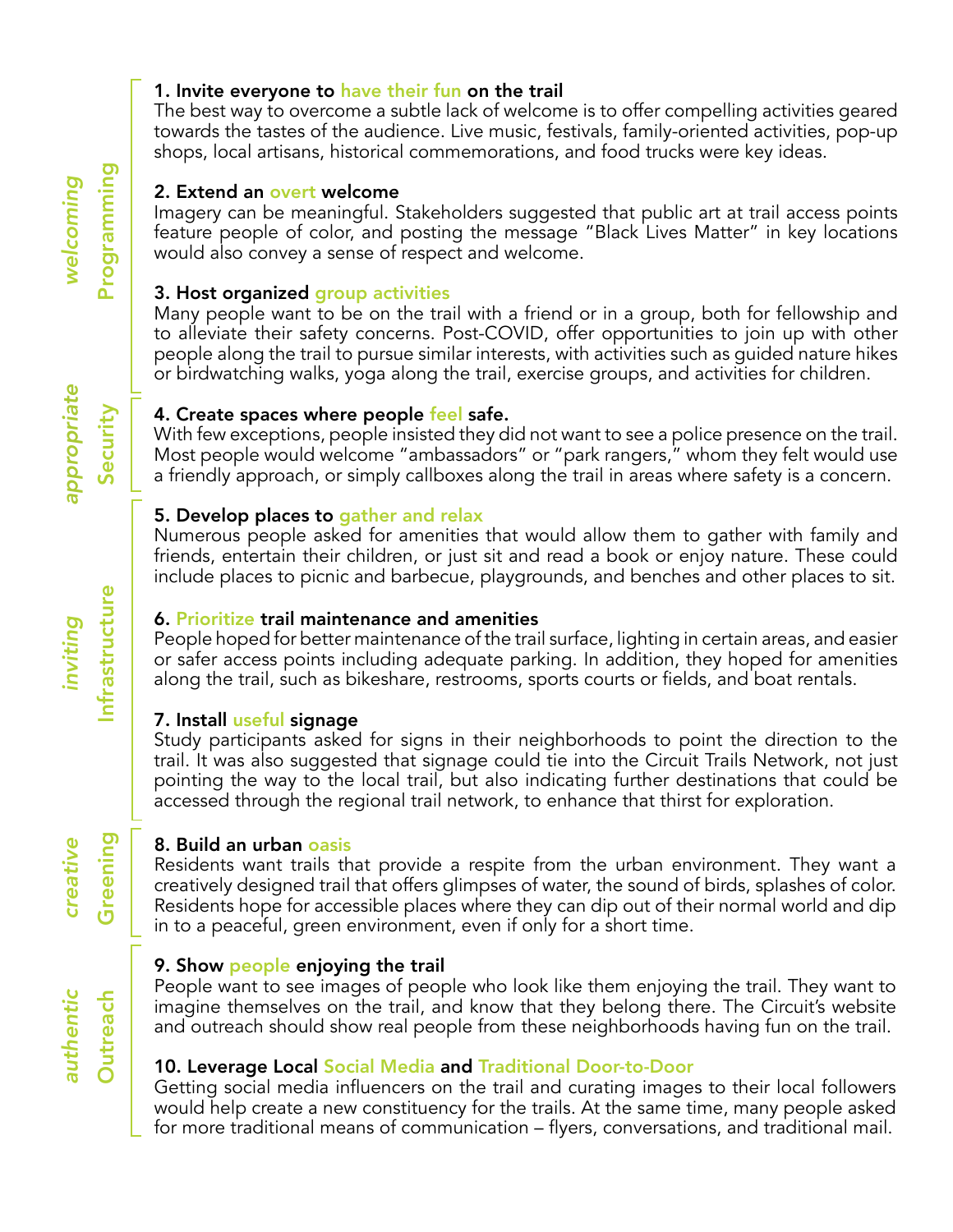# A Longer-Term Approach: A Community-Supported Trail and Sense of Pride in Place

An eleventh, more ambitious recommendation is to develop community support for trail maintenance and programming. This research indicates that there is the potential to engage neighborhood residents to care for their own section of trail, to help maintain and design it to their liking. Focus group participants insisted they would be willing to be engaged in this way, increasing their sense of ownership and use of the trail. Residents want to have pride in their neighborhoods. They want to feel a sense of ownership, and feel that they are part of making the neighborhood better. Once accomplished, they said they would show off the trail to others as a point of neighborhood and personal pride.

"Basically, I feel as though, if the community comes together and take over the situation, as far as like keeping the park clean, looking after each other...They used to say, it takes a village to raise a child. It takes a village to run everything. So if you come together as a village that cares about your neighborhood and then wants to see better, it will become better." "

"…Yes. You can help cleaning up…"

"…Or even build it up. Plant trees, flowers, just making it nice looking."

(Moderator): "Describe what would it be like if the community came together around this spot of the Norristown trail… What does it feel like to you? What can you imagine?"

"Something that you can be proud of living Norristown and everything."

"Yeah, I think it would be beautiful."

"Absolutely somewhere to call home. This is where I live. This is where I'm from and it's beautiful."

"It's pride. You take pride in your work. If you're doing good work, then why wouldn't you want to show it off?"

"And people want to come into it."

"Hey, come see where I live, come see where I go to cookout. You know what I'm saying? Look how beautiful it is and it makes you feel good inside."